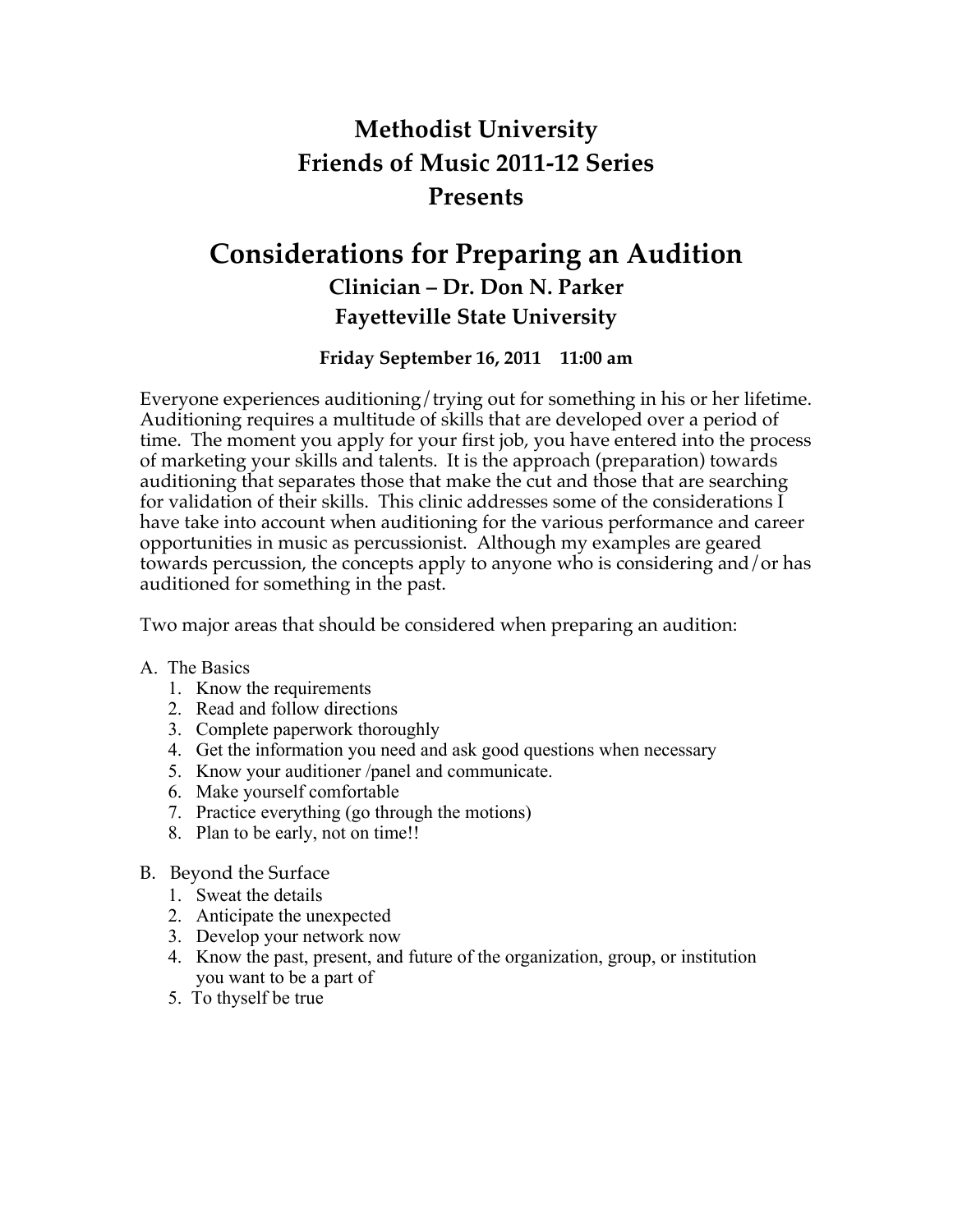Examples of Typical Audition Situations

- 1. Military
- 2. Orchestral
- 3. Professional Chamber Ensemble
- 4. Competitions
- 5. Scholarship Opportunities
- 6. Juries/Sophomore Qualifying/Senior Recital
- 7. University/Collegiate Positions
- 8. Broadway Show/Music Theatre
- 9. Club Date/Touring Company

Demonstration of an approach and what is involved (see below)

- 1. FSO audition requirements
- 2. UTM audition requirements
- 3. UT Austin auditions requirements
- 4. FSU audition requirements

## Questions and Answers

**Dr. Don N. Parker** serves as Associate Professor of Music-Percussion and Music Coordinator at Fayetteville State University. Over the years he has appeared as an adjudicator, clinician, and guest artist throughout the country. Most recently he was featured at the  $10<sup>th</sup>$  Annual Tarleton State University Percussion Festival in Stephenville, Texas with the Third Coast Percussion Ensemble and Jeff Moore. He performs with the Fayetteville Jazz Orchestra and Fayetteville Symphony Orchestra since 2003 as a featured soloist and serves as principal percussionist. He also has performs with his jazz vibes and piano duo, The Haydon/Parker Duo, and his trumpet/percussion duo, Double Take, which has released its second CD entitled "Atmospheres" featuring commissioned works. He is the director for the Summer Music Camps @ FSU.

Prior to FSU, Dr. Parker taught at the University of Missouri - St. Louis, Chadron State College (Nebraska) and the University of Arkansas at Pine Bluff. Dr. Parker has a B.M. in Performance and Music Business from DePauw University and a M.M. and D.M.A. in Percussion Performance from the University of Texas in Austin. Dr. Parker has endorsements with Sabian Cymbals, Mapex Drums, Mike Balter Mallets, Regal Tip Sticks, Remo World Percussion, LP Music Group, and Majestic Percussion. For more information, contact Dr. Parker at:

FSU Website: www.uncfsu.edu/fah/faculty/parker.htm Pl Productions: http://www.parkerlinchmusic.com/ Personal Website: http://www.don.parkerlinchmusic.com/DNP\_Site/Welcome.html

> E-Mail: dparker@uncfsu.edu Phone: 910-672-1253

Majestic Percussion Instruments Website: http://www.jupitermusic.com/jbi\_index.aspx Mike Balter Mallets Website: www.mikebalter.com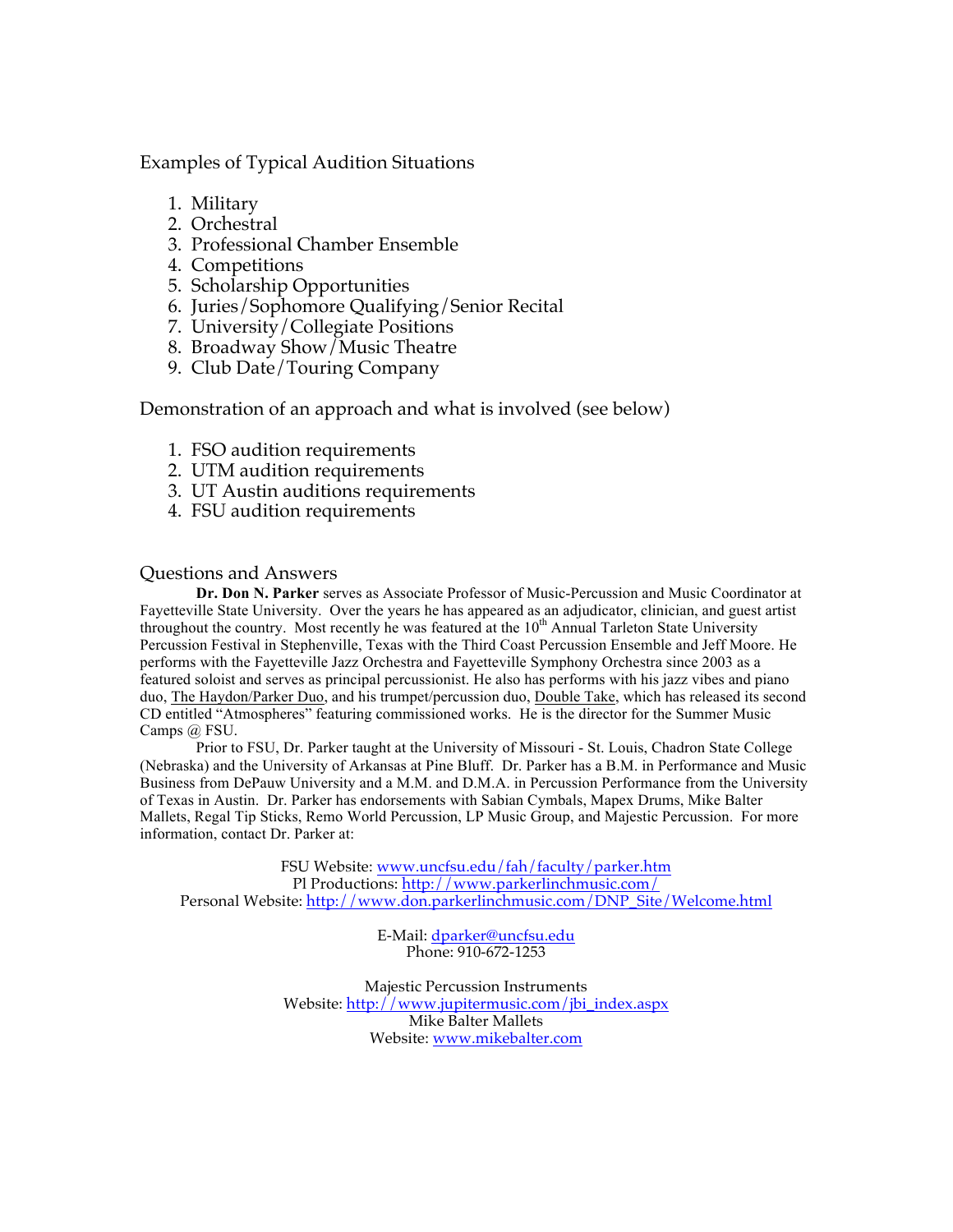## FSO Audition Material

1. Rimsky-Korsakov: Sheherezade, 3rd movement Snare Drum

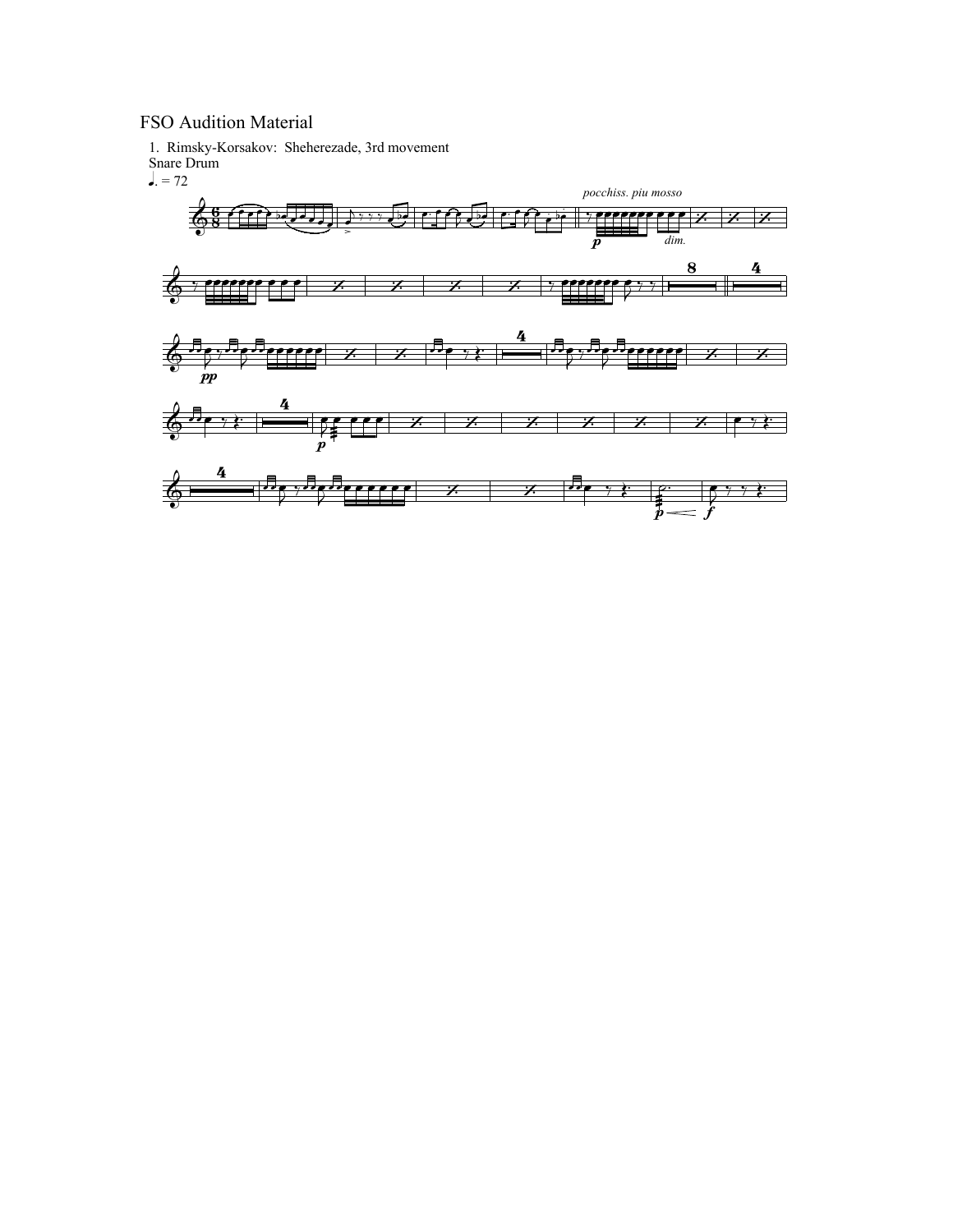### University of Tennessee at Martin AUDITION INFORMATION FOR PERCUSSION

Undergraduate Degrees in Music Education or Music Performance (at instructor's approval only)

#### **Please contact Julie Hill, Director of Percussion Studies, to schedule an audition to be admitted as a Music Major specializing in percussion at UTM.**

The audition process at UT Martin is designed to make sure you are ready to enter, and able to complete our music program. We want you to graduate in four years so the audition is our best indicator of knowing if being a music major is the best fit for you. Audition preparation is crucial, so I urge you to take the requirements below seriously. UT Martin requirements may be different from other universities so please make sure you look through the required categories below.

The most important rule to remember is to choose music you are passionate about! Music performed at a high level, with feeling and musicality, will outshine difficult music played unmusically any day of the week!

I encourage you to use the categories below as a guideline, but the music itself should be something you can perform with confidence and passion.

Additionally, I will take time to speak with you (and/or your parents) before or after the audition to answer any questions that you have. There will also be time for me to ask you questions about your goals and what you want to accomplish in 4 years. This is a screening process that works both ways and you are interviewing me and our music program as much as I am interviewing you.

#### **Scholarships**

Scholarships are awarded based on merit and playing ability. Students who successfully audition for Senior High All Region Bands (All West, Mid State, or All East) and All State Ensembles, automatically qualify for scholarships. Academic Scholarships may be available for you as well depending on the ACT score. I will walk you through these options at the interview.

#### You must prepare **3 percussion areas**

**Area 1** must be marimba or vibes (a 4 mallet selection is strongly encouraged)

**Area 2** must be snare drum (concert or rudimental).

**Area 3** is your option and may be choosen from timpani, multiple percussion, drum set, or another "world" percussion instrument

#### **AREA 1 -Mallet Keyboard**

Suggested Works (or other equivalent level selection): Rosebud, Ghanaia, Yellow After the Rain, Over the Moon, Mexican Dances, Solo from Julie Davila's Impressions on Wood

• Sight Reading (two mallets)

#### **AREA 2- Snare Drum**

Suggested Works (or other equivalent level selection):

Etude from Portraits in Rhythm, Delecleuse Etude, Three Dances Mvt. 1, Etude from 6 Unaccompanied Solos by Colgrass, Etude form Lalo Davila's Contemporary Rudimental Studies Book

• Selected rudiments from the 40 Percussive Arts Society International Drum Rudiments played in "open to closed to open" style.

• Sight Reading. **AREA 3 - Choose 1 of the following**

#### **Timpani**

Suggested Works (or other equivalent level selection):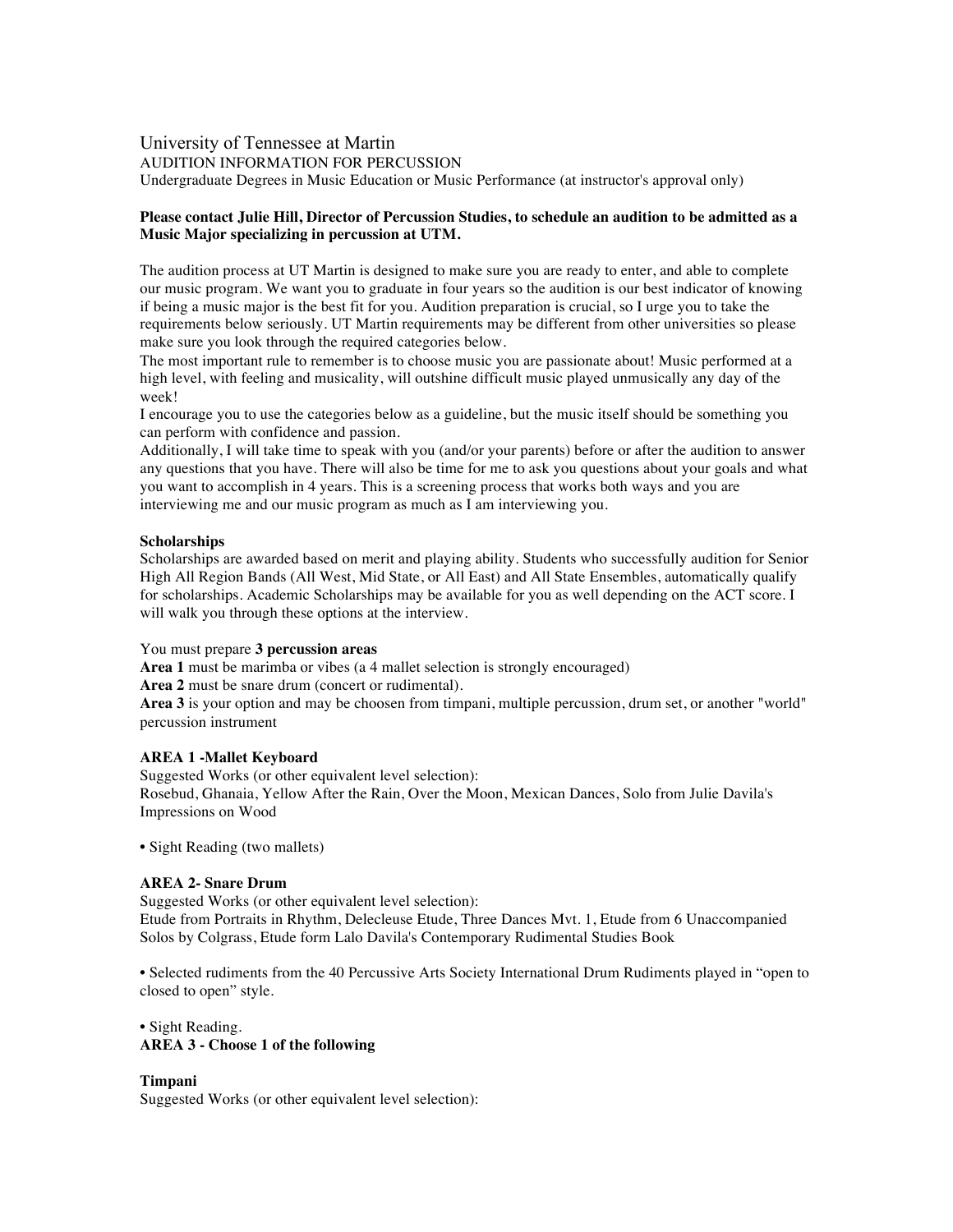Beck solo timpani work, Etude from Ron Fink's Timpani Tuning Etudes book

#### **Multiple Percussion**

Suggested Works (or other equivalent level selection): An Etude from Julie Hill and Jim Campbell's, Music for Multiple Percussion: A World View, Tork or Engine Room by Campbell, or a movement from the French Suite by Kraft.

#### **Drum Set/Hand Percussion**

Suggested Works (or other equivalent level selection): A variety of Styles from Tommy Igoe's book, please demonstrate time and soloing in each. A riq or pandeiro solo by N. Scott Robinson or a djembe solo by B. Michael Williams

Please note that auditionees must play from original scores of their selected music – no duplicated copies will be allowed.

If a personal audition is not possible, you may submit a videotaped audition (audio recordings will not be acceptable for auditions). However, only live auditions can be considered for a scholarship.

#### MARCHING BAND AUDITION/SCHOLARSHIP INFORMATION

The "Skyhawk" Marching Band allows anyone to audition for snare drum, front ensemble, multi-tenors, bass drum and cymbals. Placement auditions for non-music majors are held during the pre-season "Pre Camp". Contact Director of Bands, Dr. Nola Jones at the UTM Band Office, njones@utm.edu or visit their web site (http://www.utm.edu/departments/finearts/band/) for further information.

#### ADDITIONAL INQUIRY

All questions pertaining to repertoire, auditions, or curriculum can be directed to:

Julie Hill Assistant Professor of Music Director of Percussion Studies jhill@utm.edu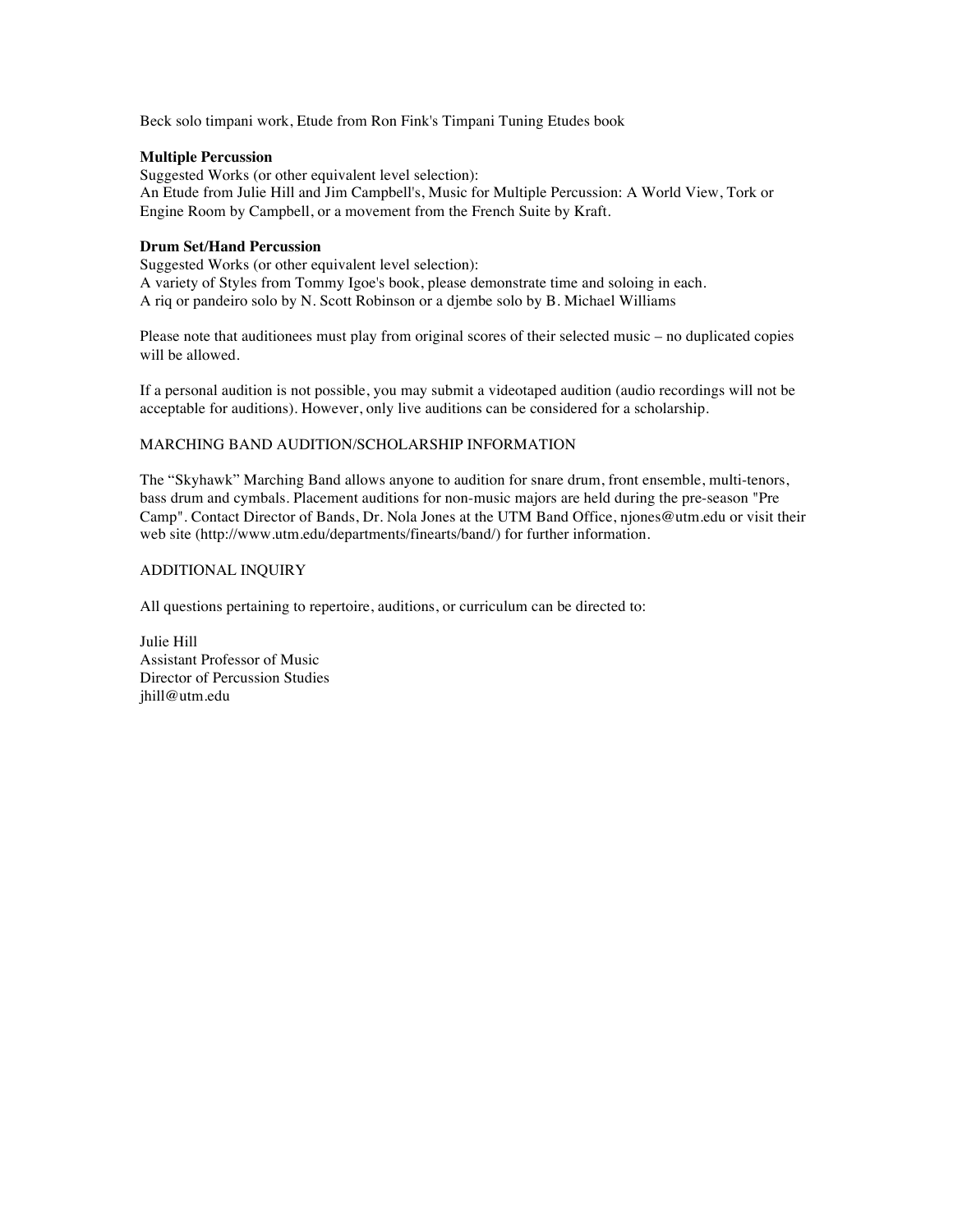## **The University of Texas at Austin Percussion Department Undergraduate Audition Guidelines:**

## **Snare Drum:**

2-3 Etudes from *Portraits in Rhythm* by Tony Cirone or similar (Concert Style) 1 Rudimental Style Snare Drum Solo

## **Keyboard:**

1 – Two-mallet solo/etudes – *Modern School for the Xylophone.....* Goldenberg 1 – Fourmallet solo/etude – Intermediate level

## **Timpani:**

1 – Timpani solo/etudes – *The Solo Timpanist...* Vic Firth or *Fundamental Solos for Timpani...* Mitchell Peters

## **Drum set:**

Demonstrate knowledge of the following styles: Jazz, Latin, and Rock. Sight reading will be asked on Snare Drum and Keyboard.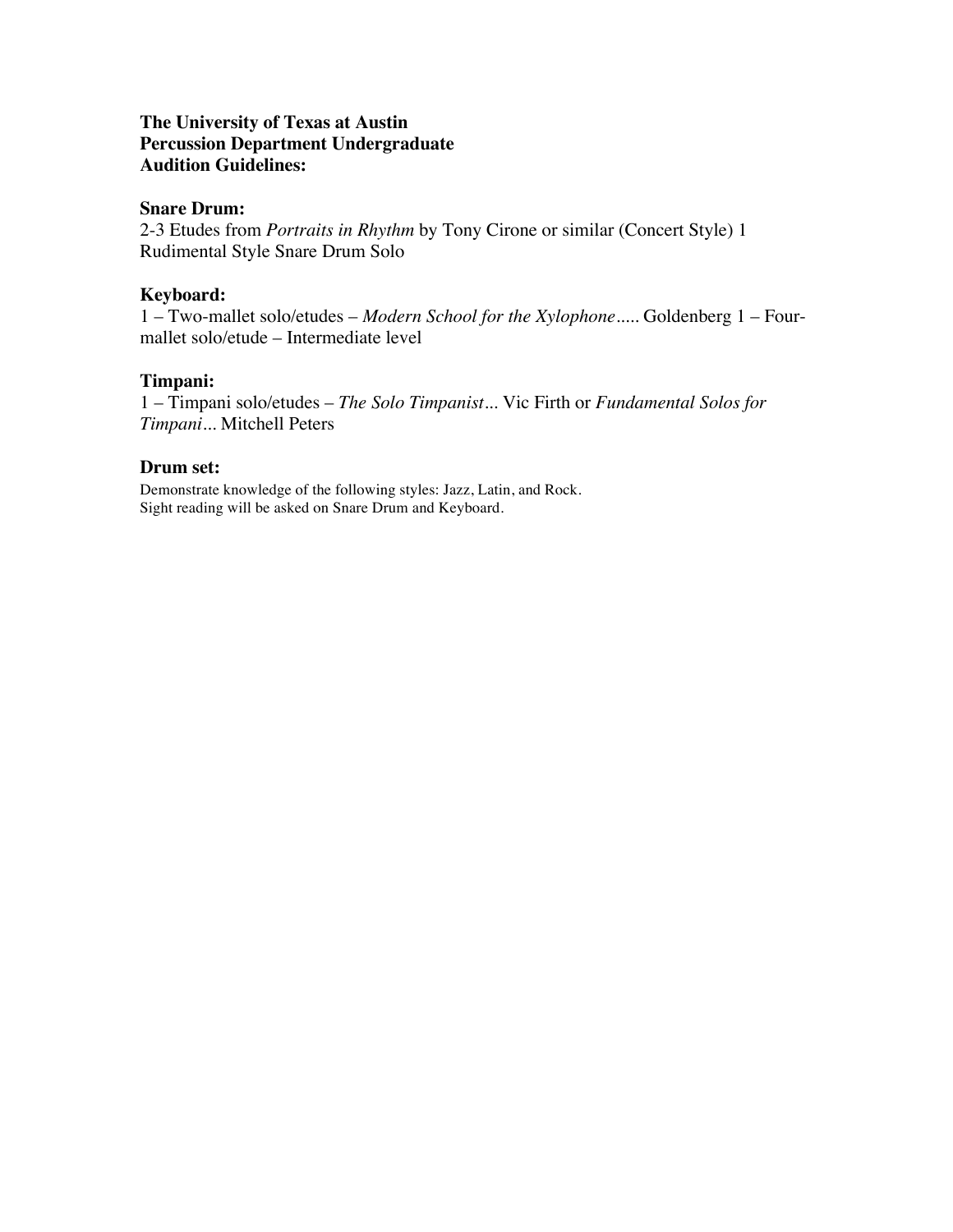## **Fayetteville State University Department of Performing and Fine Arts** Audition Requirements for Percussion Majors and Minors

- 1. Rudiments Each rudiment from the list below has to be played from open (slow) to closed (fast) and back to open demonstrating control, endurance, and proper sticking:
	- a. Double stroke roll
	- b. Single Paradiddle
	- c. Flam tap
	- d. Lesson 25
- 2. One solo or etude on snare drum (rudimental or concert style) demonstrating technique and musicality. Should be no longer than 3 minutes.
- 3. Scales Play all major scales and one form of minor scales (natural, harmonic, dorian, melodic) two octaves in eighth notes at quarter note  $= 100$
- 4. One solo or short etude on a keyboard percussion instrument (xylophone, vibraphone, or marimba) or timpani demonstrating technique and musicality. Should be no longer than 3 minutes.
- 5. Demonstrate ability to keep time on one of the following small percussion instruments: a. Claves b. Maracas c. Cabasa d. Cowbell e. Guiro
- 6. Sight-reading will be required on the chosen areas of solo from above (see #2 and #4)
- 7. Optional requirement demonstrate ability in other areas of percussion by playing styles or techniques associated with these areas:
	- a. Drum set
	- b. Congas
	- c. Keyboard improvisation

## **Note: The audition requirements #1, #2, #3, #5, and #6 are required if you are interested in FSU Marching Band Drumline.**

If there are any questions regarding the above audition requirements, please contact:

**Dr. Don N. Parker, Percussion**  Fayetteville State University **Department of Performing and Fine Arts 1200 Murchison Road dparker@uncfsu.edu (910) 672-1253 (910) 672-1572 (fax)**